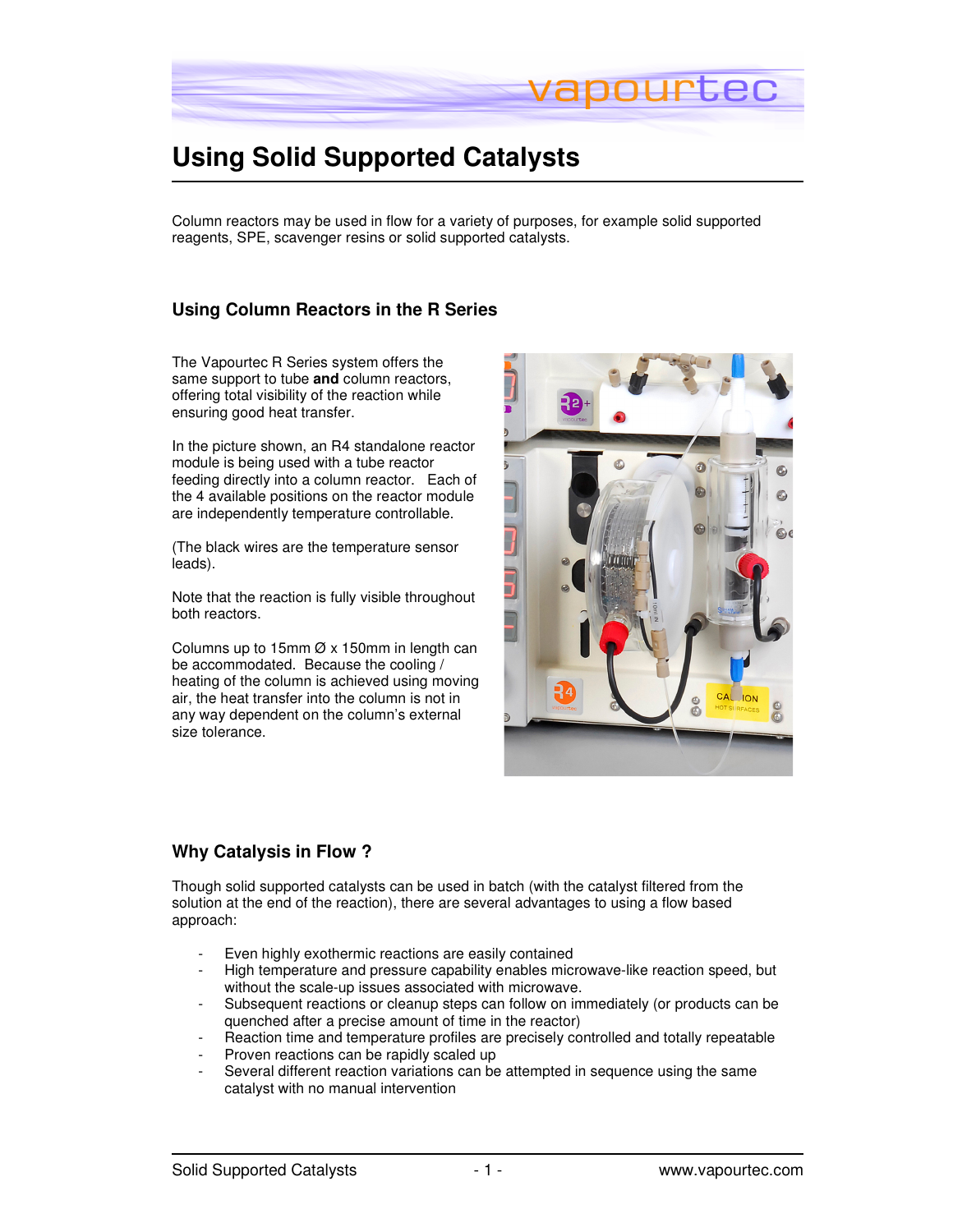

## **Case Study - Suzuki Reaction**

In this example, a palladium catalyst immobilised on silica (from PhosphonicS™ ) is used. This form is commonly used as a slurry in batch reactions then filtered out at the end.

However, it is also easy to use in columns in a continuous flow scenario, requiring no preswelling, and having good thermal, physical, chemical and mechanical stability.

Full details of this study may be found on the Vapourtec website under "applications".

#### **Overall Scheme**



#### **Equipment Setup**



For this reaction, reagents were pre mixed in a single bottle and fed through the catalyst column (which was maintained at 130 $^{\circ}$ C).

The study evaluated the effects on the overall conversion of varying both residence time and substrate concentration.